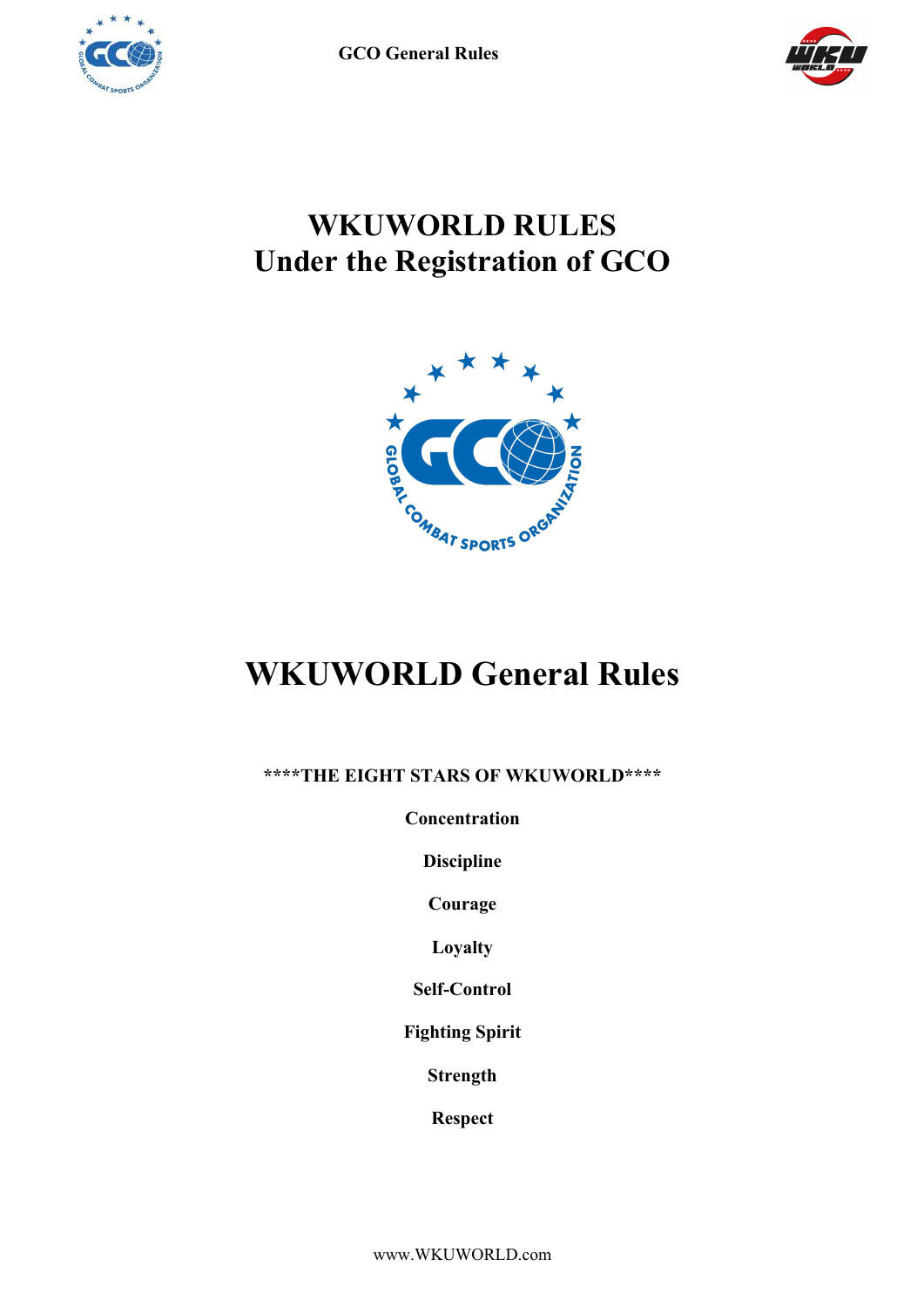



# Contents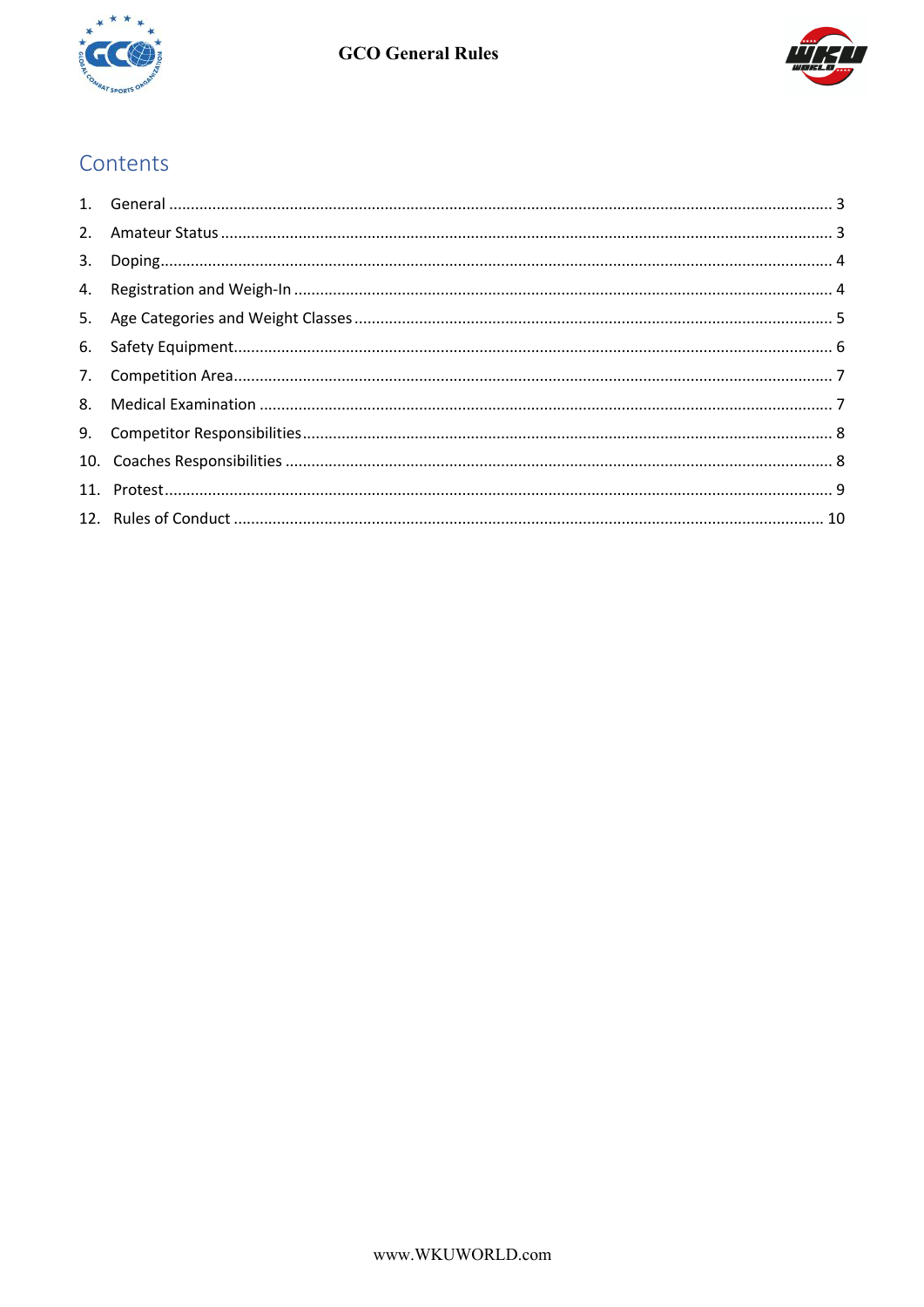



# 1. General

- ! WKUWORLD stands for the WORLD KICKBOXING AND KARATE UNION located in Germany
- ! The affiliated National Federations are members of WKUWORLD.
- ! WKUWORLD HQ stands for WKUWORLD Headquarters located in New-York-Strasse 11, 76149 Karlsruhe
- WKUWORLD Executive Board consists of all WKUWORLD World Presidents

This rulebook replaces all previous ones issued.

These current rules are valid for members of all states, but consideration can be given to local law, in case the law requires such adjustments. English is the official language of the rulebook, but it can be translated into other languages by the WKUWORLD headquarters. In case of any discrepancies, the official English version shall prevail.

- $\triangleright$  Without written consent from WKUWORLD HQ, this rulebook shall not be used (copied, published, distributed, etc...) for commercial or business purposes in any way, even electronically.
- $\triangleright$  It is WKUWORLD members' responsibility to be aware of the WKUWORLD official rulebook, including its changes and amendments. Ignorance of the updated version of the WKUWORLD rulebook, which is available on the WKUWORLD official website, will not be taken into consideration at any WKUWORLD event.

# 2. Amateur Status

The term "Amateur" is used to refer to the Full Contact, Original WKU Kickboxing (K-1 style), Thai Boxing, Mixed Martial Arts, and Submission Grappling competitors. However, in this rulebook, it is used to describe all non-professional competitors.

- $\triangleright$  A professional is a competitor who is under a professional contract and simultaneously earns more than 100,000 Euro per year by professional fights.
- $\triangleright$  A professional competitor cannot participate in amateur events; including the amateur WKUWORLD World Championships. If the WKUWORLD HQ should discover non-amateur participation in such events, one or more of the following consequences might be considered:
- **EXEC** Disqualification of the non-amateur
- Participation ban, time to be determined by the WKUWORLD HQ
- Fine of 250 Euro
- Revocation of the his/her winning title; a revocation of the World title requires the WKUWORLD Executive Board approval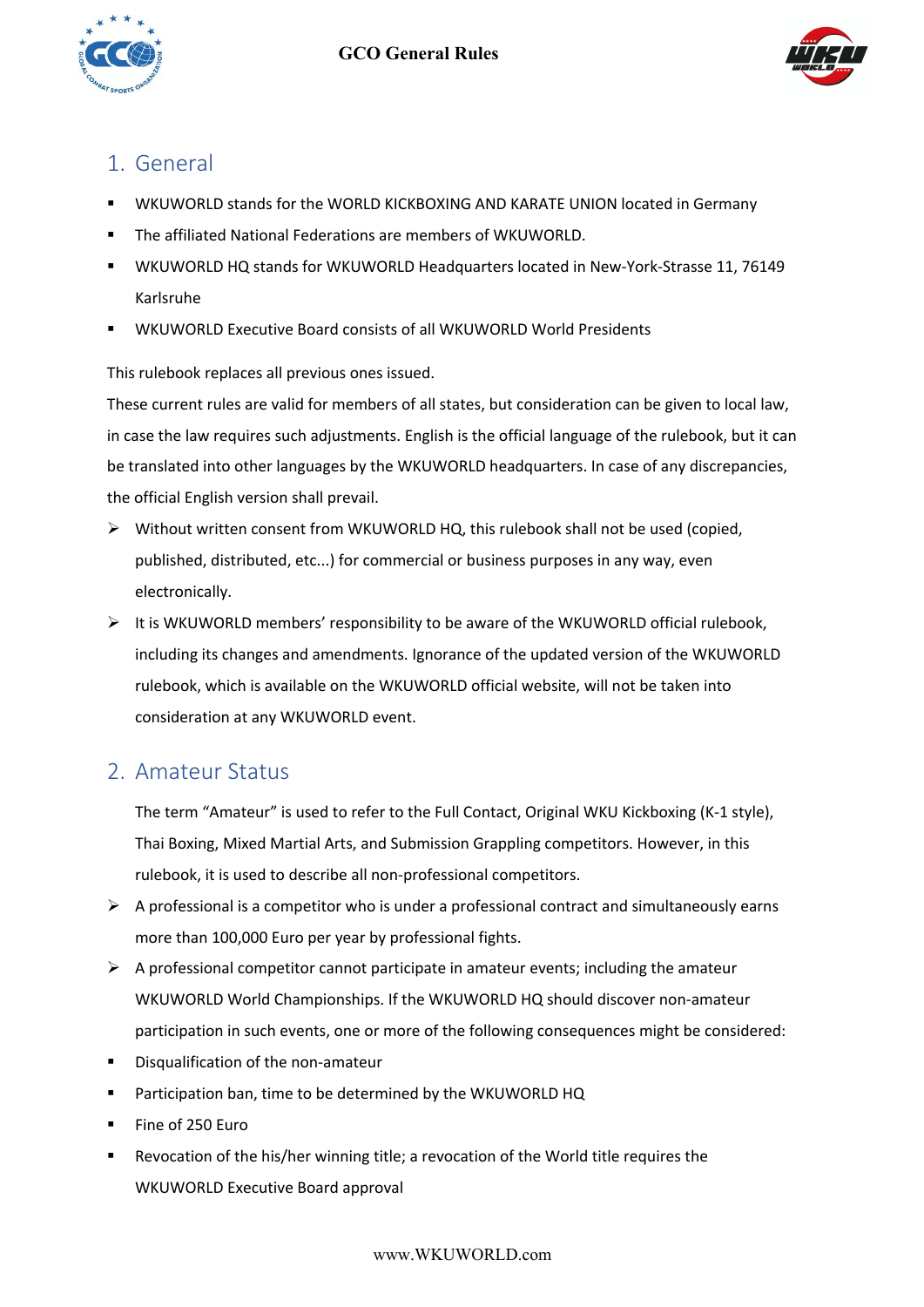



# 3. Doping

- $\cdot \cdot$  It is prohibited to use any substance to boost one's performance, especially if such substance is banned by one of the national or international organizations as a doping substance (IOC, Anti-Doping Agency, National Olympic Committee, etc.)
- $\cdot \cdot$  The WKUWORLD supervisor, tournament promoters, and the official doctor can and may perform tests. Other qualified and authorized organizations may also perform such tests in case the local law dictates so
- $\cdot \cdot$  Competitors who intentionally avoid or evade such controls or try to obstruct or manipulate the testers in any way can be disqualified and banned for a period to be determined by the WKUWORLD HQ
- $\cdot \cdot$  Privacy, especially for children and female competitors, shall be respected. Doping tests must be made by a qualified person of the same gender. Whenever this is not available, a WKUWORLD supervisor of the same gender shall supervise the collection of the test samples

# 4. Registration and Weigh-In

- $\cdot \cdot$  The coach is supposed to pre-register the competitors using an excel list
- # Competitor's name, country and MAP-number must be listed
- # Every Sportsperson must have an up-to-date license-book with official annual WKUWORLD license stamp to participate in tournaments
- $\cdot \cdot$  A proof of medical examination dated less than 1 year is mandatory showing that the competitor is fit to fight and in a good healthy condition
- \* Female participants must not be pregnant and must sign a non-pregnancy form
- # Fighters in Ring Sports divisions must undergo an AIDS test if the test is available and to provide it according to local law where possible
- # Banning periods after a head knockout
- $\cdot \cdot$  N.B: Kids (under 12 years of age) are only permitted one (1) additional weight check if they did not reach their target weight the first time
- ! 1 month after the first head knockout within 12 months.
- ! 3 months after the second head knockout within 12 months.
- ! 12 months after the third head knockout within 12 months (EEG required)

At international competitions, competitors must have their WKUWORLD-issued ID card to gain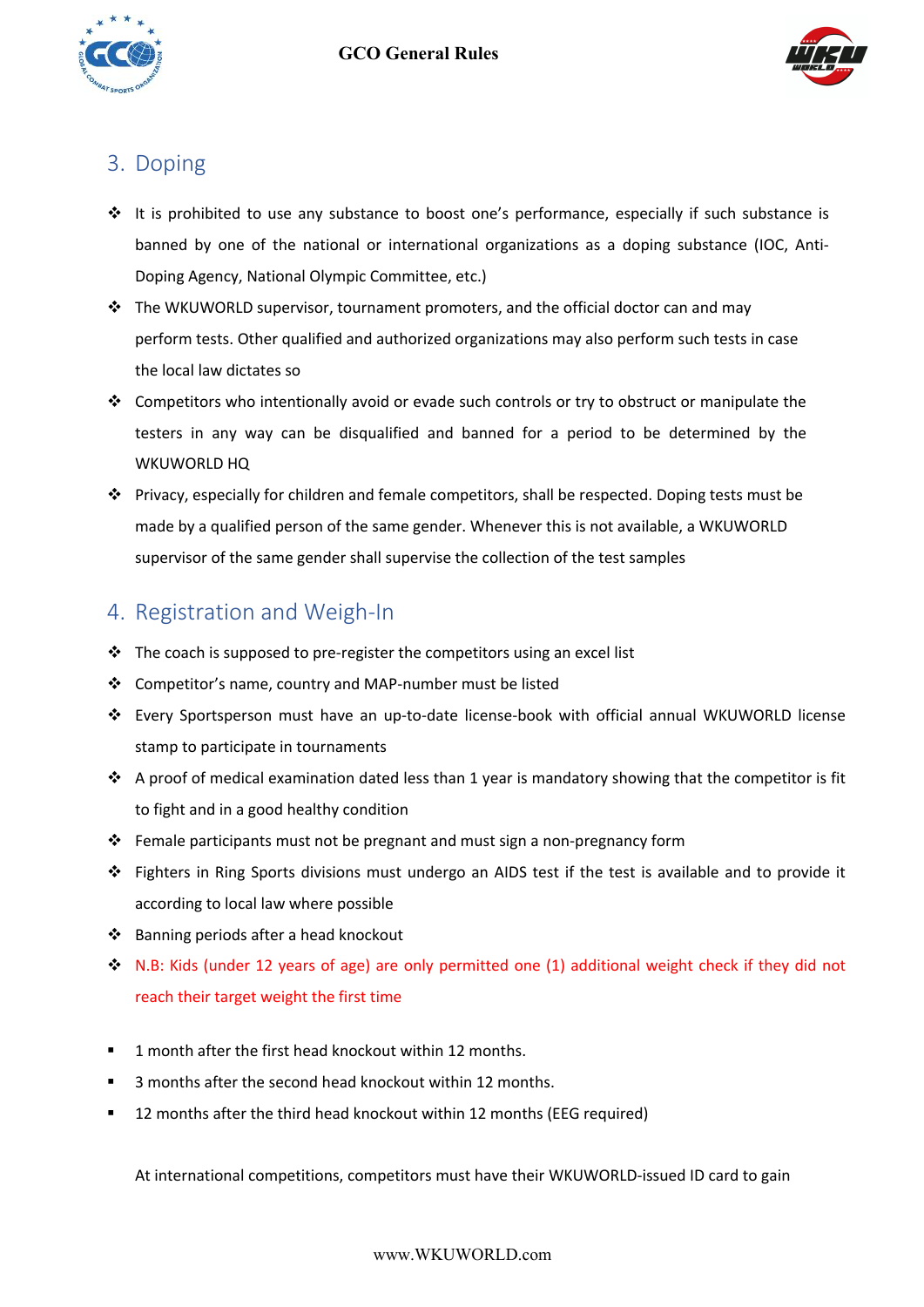



access to the venue and the competition area.

At tournaments, this ID shall serve to prove to the referee the identity of the competitor as well as the division(s) for which the competitor has registered.

- $\cdot \cdot$  The competitor's weight must match with the pre-registered mentioned weight
- $\div$  Generally, there is no weight tolerance. Only Kids have a maximum of 500g discrepancy

# 5. Age Categories and Weight Classes

- A minimum of three competitors in each weight class is obligatory
- Less than three competitors in one division will imply to move the competitors in that division up to the next weight class
- In that case, each country must receive for free, and at least a few hours before the start of the tournament, a minimum of one copy of all drawing lists and the list of the competitor's names.
- ! Protest after the draw is forbidden
- ! The age cut-off month of a Competitor is June 30th of the current competition year **Kids Category**
- A kid aged between 8 and 12 (inclusive ) years old on the cutoff date can compete in this category **Teens Category**
- ! A teen, aged between 13 and 14 (inclusive) years old on the cut off day can compete in this category **Juniors Category**
- A junior, aged between 15 and 17 (inclusive) years old on the cut off day can compete in this category **Adults Category**
- ! An adult aged between 18 and 34 (inclusive) years old on the cut off day can compete in this category **Veterans Category**
- ! A veteran aged between 35 and 44 (inclusive) years old on the cut off day can compete in this category

#### **Executives Category**

- ! An executive aged between 45 and 55 (inclusive) years old on the cut off day can compete in this category
- ! There is no Executive category in Full Contact, Thai Boxing, Original WKU Kickboxing (K-1 style), and MMA (Mixed Martial Arts)

#### **Seniors Category**

! A senior over 55 (inclusive) years old on the cut off day can compete in this category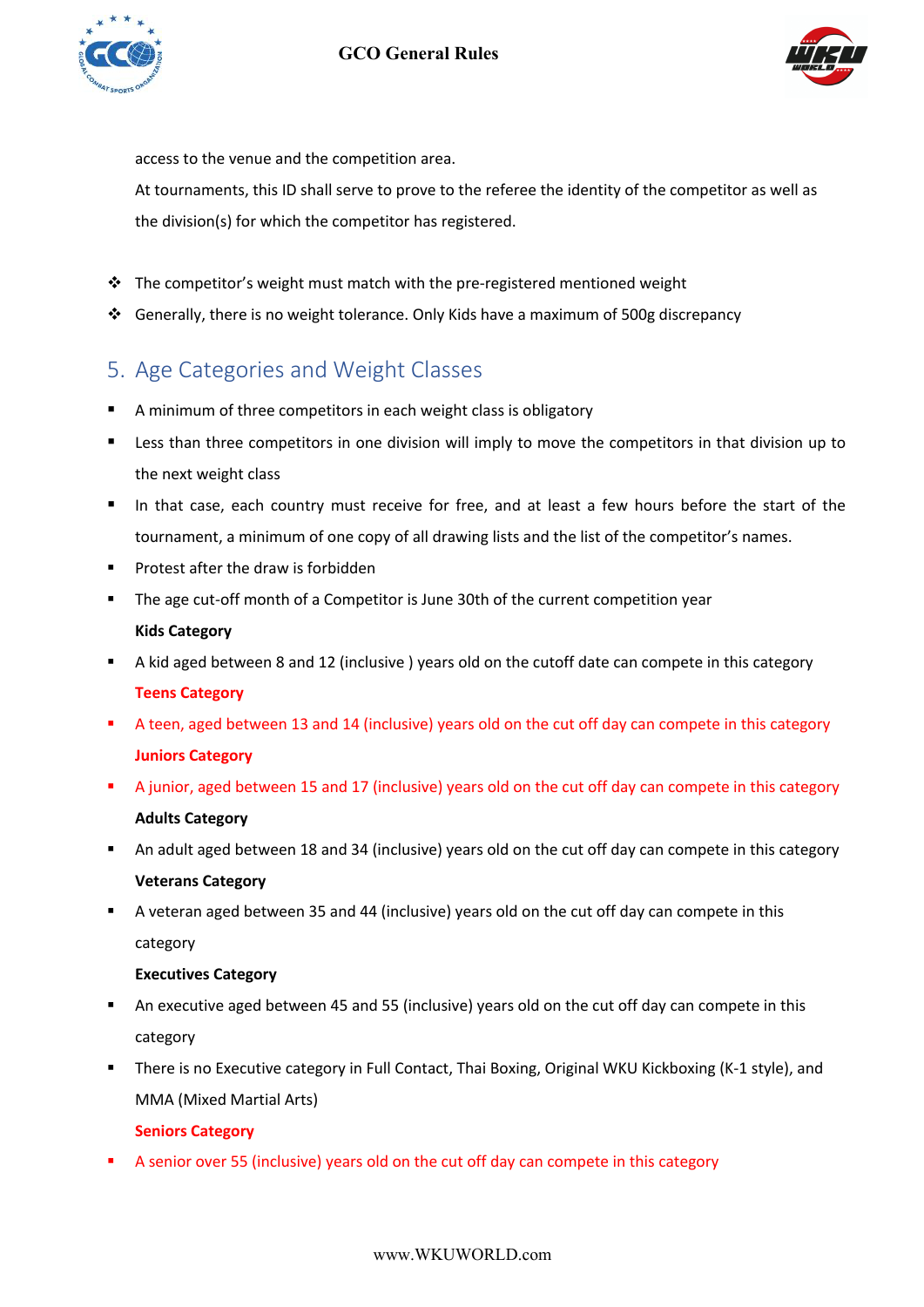



- ! A senior can only compete in Pointfighting / Karate Kumite / Forms
- Only Veterans and Executives can drop down one (1) age category
- No one is allowed to compete up in an upper age category
- The weigh-in must be completed at least two hours before the first competition
- Whenever available, a selection of volunteer Referees, preferably from different countries, supervises the weigh-in in the international competitions on the day before the competition

# 6. Safety Equipment

Every competitor must be equipped in all divisions with approved safety equipment in the form of padded protectors:

- $\triangleright$  Individually fitted breast-protector for females only, in all disciplines and all age categories (no WTF chest-protector is allowed)
- $\triangleright$  Individually fitted groin-protector for all age categories in all disciplines by males and females
- $\triangleright$  Instep guards for Ring Sports (Foot protectors is optional)
- $\triangleright$  Foot protectors or Shin protectors with instep are mandatory for K1
- $\triangleright$  Foot protectors + Shin guards for Matts Sport. Shin guards must be approved for martial arts. Shin guards of other sports are prohibited
- $\triangleright$  Individually fitted head-protector (helmet/Headgear), which must protect the top of the head.
- $\triangleright$  In Ring sport when the promoter provide red and blue headgear the athletes must wear it
- $\triangleright$  Individually fitted tooth-protector (gum shield/ Mouthguard) inside of the mouth only
- $\triangleright$  Hand-bandages: maximum length of 4.5 meters
- $\triangleright$  Gloves: 10 ounces in all styles Open Hand in Point Fighting and Karate
- $\triangleright$  Additional tapes on the prescribed shin protection or foot protectors are prohibited
- $\triangleright$  It is allowed to use sports tape with a maximum length of 2 meters and a maximum with of 3.8 cm to hold the protectors

#### **Optional Safety Equipment:**

- $\triangleright$  Elbow, forearm and knee guards soft ones only
- $\triangleright$  Kwon Strike lite or Ring star shoes designed for Pointfiighting, Light Contact and Kick-Light only
- $\triangleright$  Face Guards-are allowed in Kids divisions only
- $\triangleright$  Only "Sport Eyeglasses" are allowed to be worn under the Face Guard in Kids divisions

#### **Between the rounds**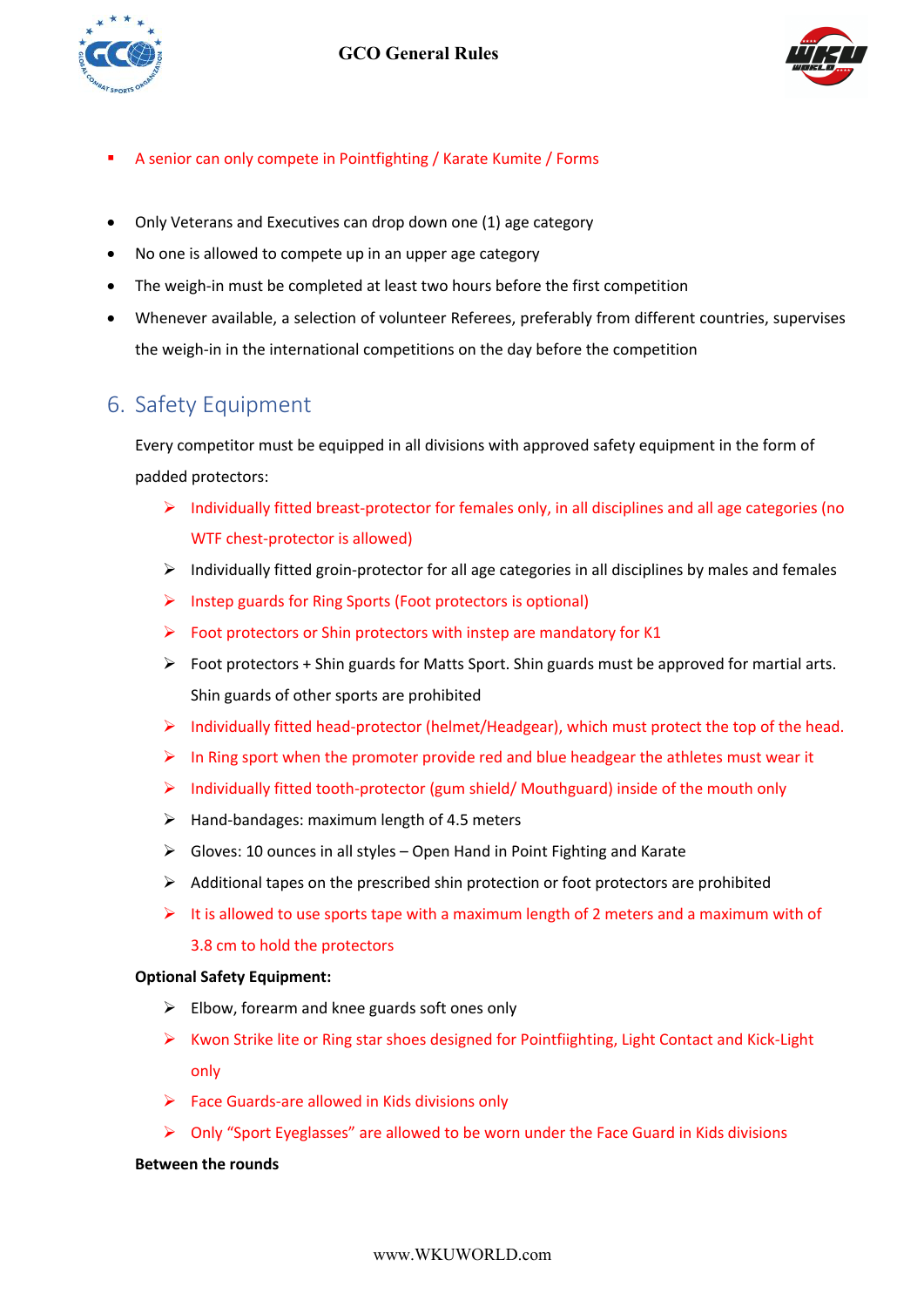



- The following substances are approved for treating competitors' cuts between rounds: Water, Ice, Petroleum Jelly.
- Petroleum jelly may be used lightly around a competitor's eyes and on a competitor's face or parts of the body.
- The competitor is allowed to have only water and soft drinks between rounds. Any other beverage is prohibited.

## 7. Competition Area

- > Matt Sports (Light Contact, Kick-Light, Point Fighting, Kumite) : Matted Area with Jigsaw or Roll Matts of at least 1 inch thickness., Maximum Area 8 x 8 Meters, Minimum 6 x 6 Meters pf fighting square with a 1 Meter safty zone all around.
- $\triangleright$  N.B,: If the venue does not allow for the safty zone the entire matted area can be declaed fighting area by the promoter in agreement with the area supervisor.
- $\triangleright$  Ringsports (Original WKUWORLD/K1, Full Contact, Low Kicks, Thai Boxing): Platform Boxing Ring with Canvas Covering, Corner Post Protectors/Pads Tension Covers, Rope Seperating Straps,at least two (2) Access Steps on both (Red & Blue) Corners, Roped with four (4) coverd Ropes. Maximum 8 x 8 Meters, Minimum 7 x 7 Meters

# 8. Medical Examination

- $\triangleright$  The attendance of a registered doctor/physician, is obligatory in national and international tournaments; a first aid team is not sufficiant
- $\triangleright$  Two doctors are required for World Championships along with a first aid team
- $\triangleright$  The official physician must supervise every match whereas he has the final authority in question of the safety of the competitors. He may at any time stop or terminate a match at his discretion
- $\triangleright$  No match shall start if the attending physician is not in place, and the physician may not leave his place before the decision at the end of the match
- $\triangleright$  It is a must to immediately comply with the directions and orders of the attending physician
- $\triangleright$  The doctor has the right to interrupt or stop a contest by ringing the bell or calling "stop" to the referee if he thinks a competitor is in danger and the referee has not stopped the fight. He is also responsible for making the decision when a referee calls him to examine an injured competitor.
- $\triangleright$  The attending physician must follow the rules and regulations of the appropriate national health board as well as be approved by the authorities where such rules apply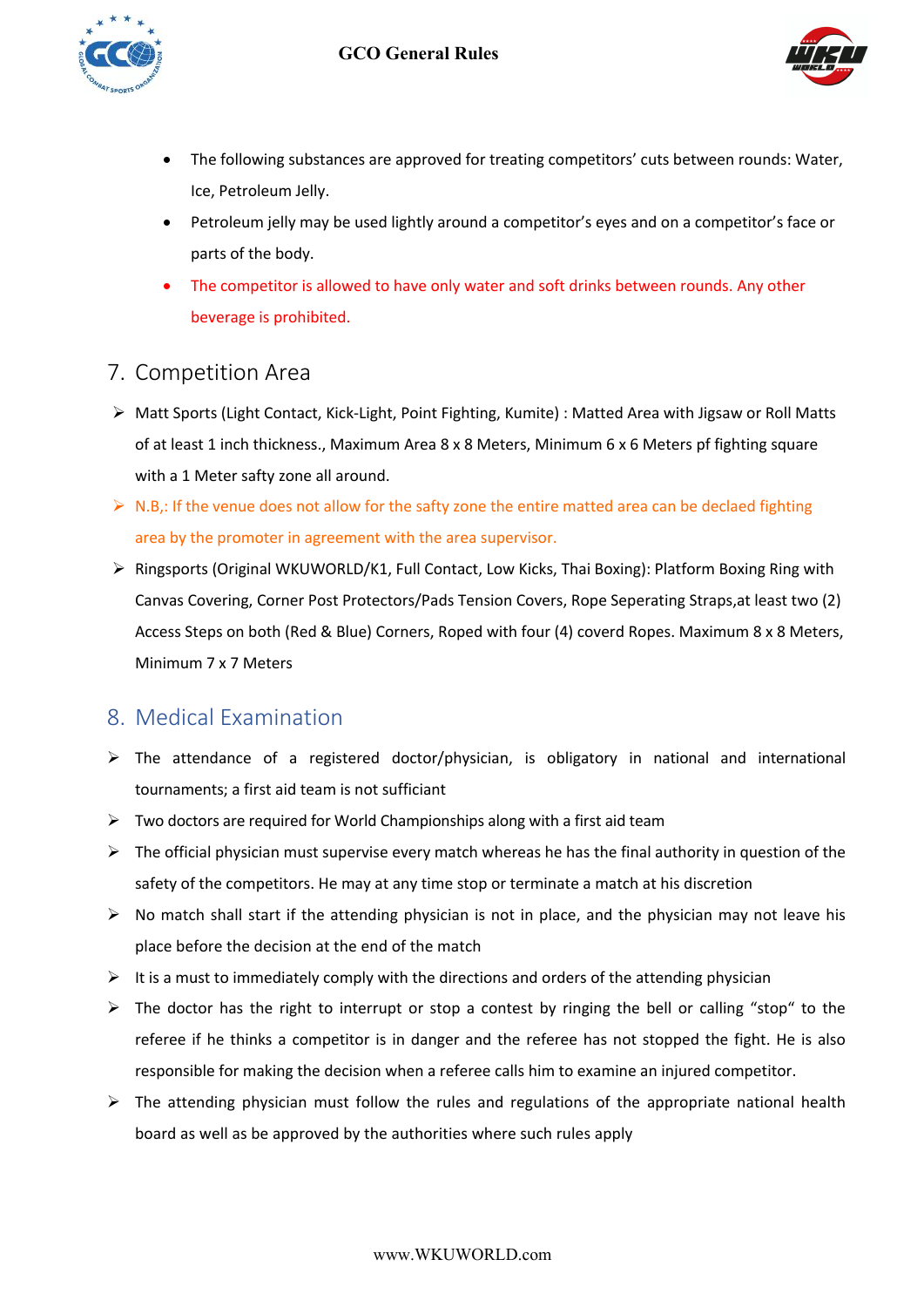



- $\triangleright$  The attending physician shall be ready to assist if a serious emergency arises and to manage first aid in the event of less serious injuries
- $\triangleright$  No one, including coaches, may attempt to aid a competitor during a round before the attending physician has had the opportunity to see the injury. The doctor is the only one allowed to enter the ring and examine the presumed injury to decide if the fight continues or not. The examination must take place in the ring/on the Matts and have a duration of not more than one minute. Any kind of treatment of the competitor is explicitly forbidden. Should this one minute not be enough, the referee shall stop the match and declare the opponent as the winner.
- $\triangleright$  Doctors' decisions are in any case final, but it is allowed to protest if a second doctor is present at the event. The second doctor shall decide on the protest.

# 9. Competitor Responsibilities

- Every competitor must have an up-to-date sportsbook with the official annual WKUWORLD license stamp to participate in tournaments
- The competitor must be in good physical shape and have a good sportsmanlike attitude
- The competitor must be presentable, clean and proper; the hands' and feet nails must be cut short
- The hair must be short or freshly washed
- The face must be clear to avoid any problem during the fight
- It is the privilege of WKUWORLD referee to decide whether facial hair (mustaches, sideburns, beards or any combination in that matter, or the length of the hair) poses a safety risk to the competitor or an obstacle to the unrestricted observation of the match
- The excessive use of petroleum jelly, grease or any other substance shall not be used on the face or any part of the body. Any foreign substance with chemical additives is prohibited
- Every competitor with long hair may wear approved hair bands or holders without any metal and must do so if the hair is long enough to pose a safety hazard or could hinder the observation of the fight.
- The referee is allowed to request facial hair, Vaseline, grease or any other similar substances removal, or in the case of long hair, ask the competitor to contain it by a net before the fight starts.
- The competitors are responsible to bring their equipment to all WKUWORLD tournaments and championships

# 10. Coaches Responsibilities

 $\cdot \cdot$  The coach must wear a clean tracksuit and clean sport shoes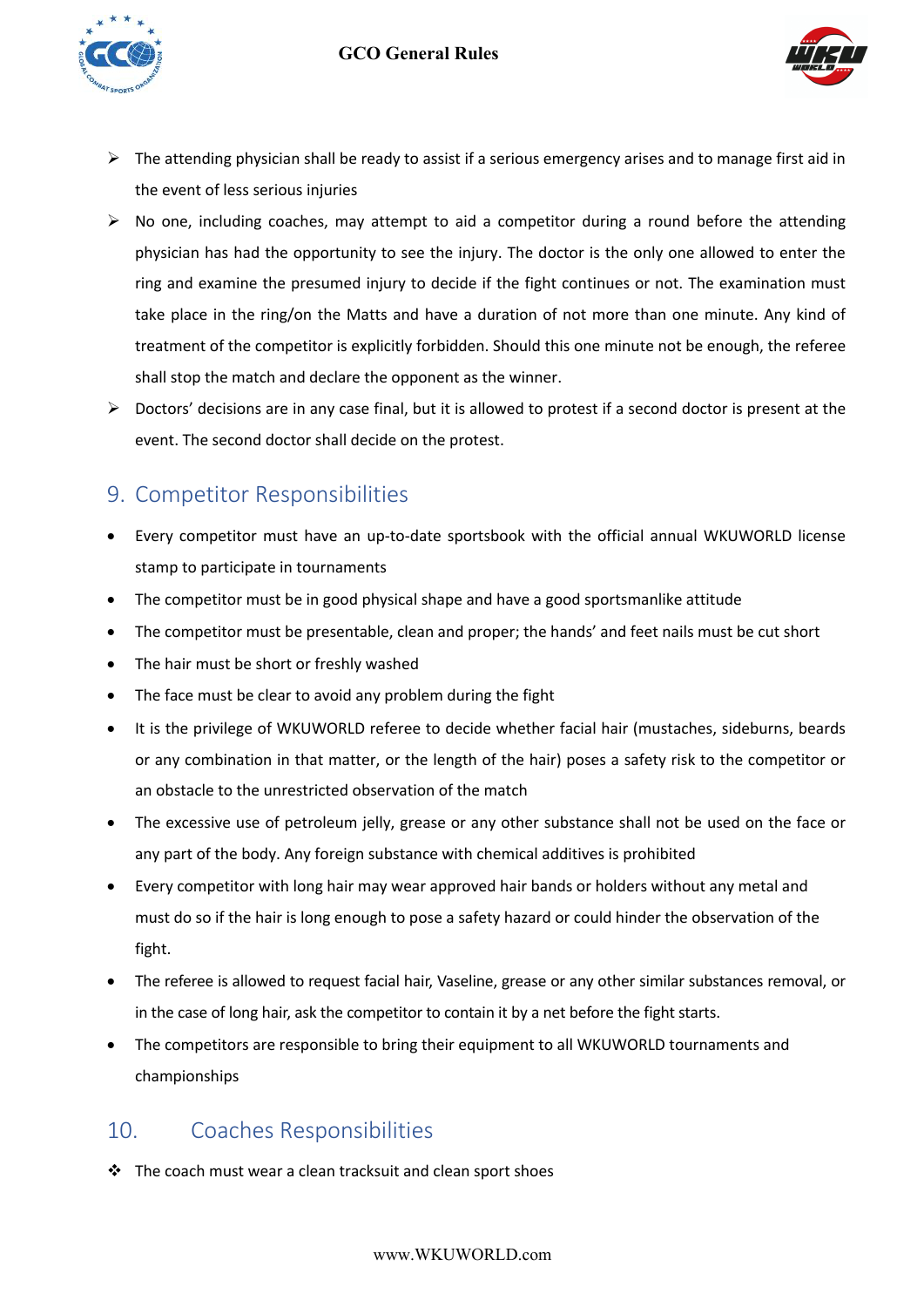### **GCO General Rules**





- \* A coach is granted two minutes to acquire a tracksuit if he/she is not properly attired for his/her competitor's bout.
- \* Each competitor can have two coaches while only one of them is allowed to enter the ring
- $\cdot \cdot$  The coach may surrender on behalf of his/her fighter by throwing a white towel into the ring
- $\cdot \cdot$  Coaches must support and instruct their fighters during the intermission between rounds
- $\cdot \cdot$  During the rounds, none of the coaches can enter the ring/matt or act inappropriately disturbing the proper proceeding of the fight
- # Coaches shall comply with all directions of the referee
- $\div$  During the rounds the coaches may only in a proper manner, give advice, help, or encourage the competitor. Should a coach violate this rule the referee can issue a warning, expel the coach, or disqualify the competitor
- \* A coach who has been expelled will no longer function as a coach during the remaining part of the tournament
- $\cdot \cdot$  The coaches must have at their disposal a towel, a sponge, water, and grease for the competitor
- # Before each round, the coaches must make sure to remove the buckets, stools, towels, etc. from the ring If necessary, wipe the floor to clean the spilled water

## 11. Protest

- Only the coach may make an official protest
- **The scoring of the referee and judges is final**
- ! Protests the decisions of a referee or judge can only be accepted if the competition rules have not been correctly applied
- ! Protests shall be directed to the Head Referee and shall state properly the reason for the complaint along with any supporting evidence that a wrong decision has been made (Video will not be accepted).
- The protest must provide a processing fee of  $\epsilon$  100. The fee will be returned if the protest is found valid.
- ! The protest fee will be transferred to the account of the WKUWORLD HQ for the promotion and training of future referees etc.
- ! The Head Referee will decide on the protest after hearing evidence from the protesting side and the referees concerned. His/her decision is final.
- ! Decisions of the official doctor can be subject to protests if a second doctor is present at the event. The second doctor will decide about the protest.